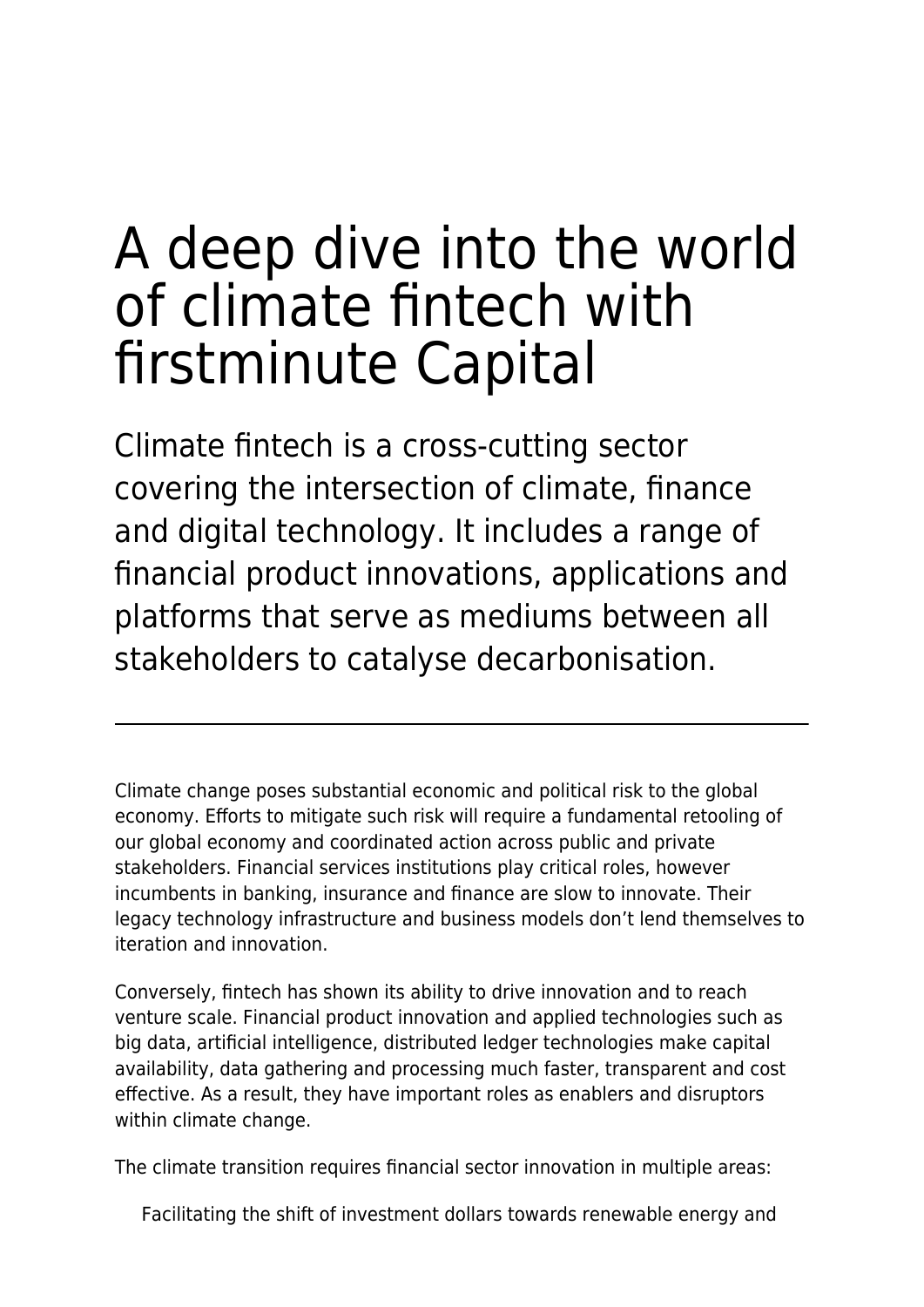away from oil & gas

Tools for tracking emissions and changing behaviour at the business/consumer level

Financing of new infrastructure for energy and transport

Management and mitigation of climate risks

Read also

[Why is everyone so excited about climatetech?](https://www.maddyness.com/uk/2022/02/07/why-is-everyone-so-excited-about-climatetech/)

### **Market size**

Financing requirements for the transition to a low-carbon economy and for meeting the objectives of the Paris Agreement (limit the global temperature rise to below 2C from pre-industrial levels, and pursue efforts to limit it to 1.5C) are estimated to be in the range of \$3–\$5T of investment per year globally over the next 30 years for the decarbonisation of [10 sectors representing 75% of](https://www.sifma.org/wp-content/uploads/2020/12/Climate-Finance-Markets-and-the-Real-Economy.pdf) [global emissions](https://www.sifma.org/wp-content/uploads/2020/12/Climate-Finance-Markets-and-the-Real-Economy.pdf). This is an increase of five to eight times from the current market for climate finance which is estimated at \$600B.

Additionally, climate finance needs are expected to not be linear over the next three decades as a lack of urgent action today will result in higher future investments. In this framework, policy and regulatory changes will play a key role in driving change in the financial services ecosystem.

The fintech market represents a small percentage of the overall financial services sector, however it is growing rapidly and driving change across the industry. The global fintech market is projected to grow steadily at a compound annual growth rate (CAGR) of about 23% reaching a [market size value of](https://www.marketdataforecast.com/market-reports/fintech-market) [\\$324B by 2026](https://www.marketdataforecast.com/market-reports/fintech-market). Climate fintech is set to play a major role within a fast-growing space.

## **Business models**

A wide range of business models across multiple verticals are emerging, applying a mix of already proven technologies.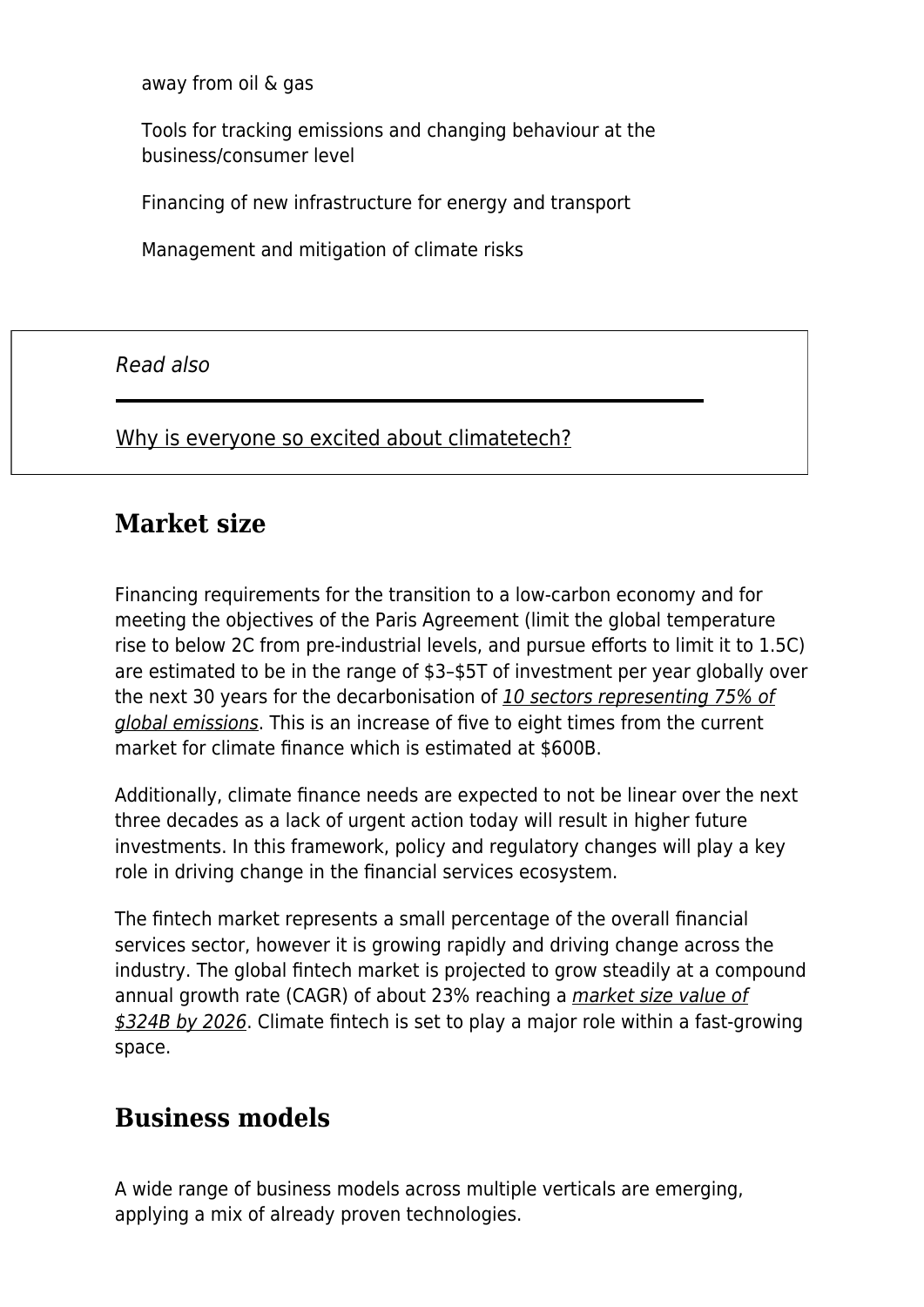# **Verticals**

#### **Payments**

The overall impact of consumers surpasses in scale the actions of the largest investors, resulting to be one of the strongest catalyst for sustainable change.

The volumes of mobile payment transactions reached \$51T in 2019, an increase of over 28 times from six years ago. The convenience of digital payments has enabled adjacent sustainable solutions tied to consumer spending tendencies. Spending behaviour is indeed strongly tied with carbon emissions, and the conscious consumer needs to be provided with tools to make sustainable decisions.

Innovation efforts to help citizens transact in ecologically-minded ways present great opportunities across industries: most airline carriers today present carbon-offsetting options, ecommerce marketplaces offer eco-friendly packaging and shipping, while digital consumer payments channels such as Alipay and WeBank are developing ways to encourage consumers to adopt green practices via their mobile payments platforms.

#### **Banking**

Within the financial services ecosystem, retail and commercial banks are uniquely positioned to foster sustainable practices by integrating educational solutions and financing mission-driven projects.

Retail Banking. Retail banking has faced a fundamental wave of disruption in the last decade due to the rise of convenient and accessible solutions developed by challenger banks. Adoption of such platforms skyrocketed thanks to attractive personal finance offerings including low rates, high user experience and ample services range. The agility of neobanks combined with their wide adoption across the young generations places them in a unique position to develop ethical, transparent and simple products which have a positive environmental impact. These include solutions such as decarbonisation tracking of shopping, automatic offsetting of purchased items and tree planting credit cards.

Commercial Banking. Applications of commercial banking for decarbonisation revolve around credit analysis and project financing for renewable energy, electrification and resource efficiency businesses. Banks innovating in the space leverage AI to parse alternative data to help design eco-friendly lending models and issue green bonds.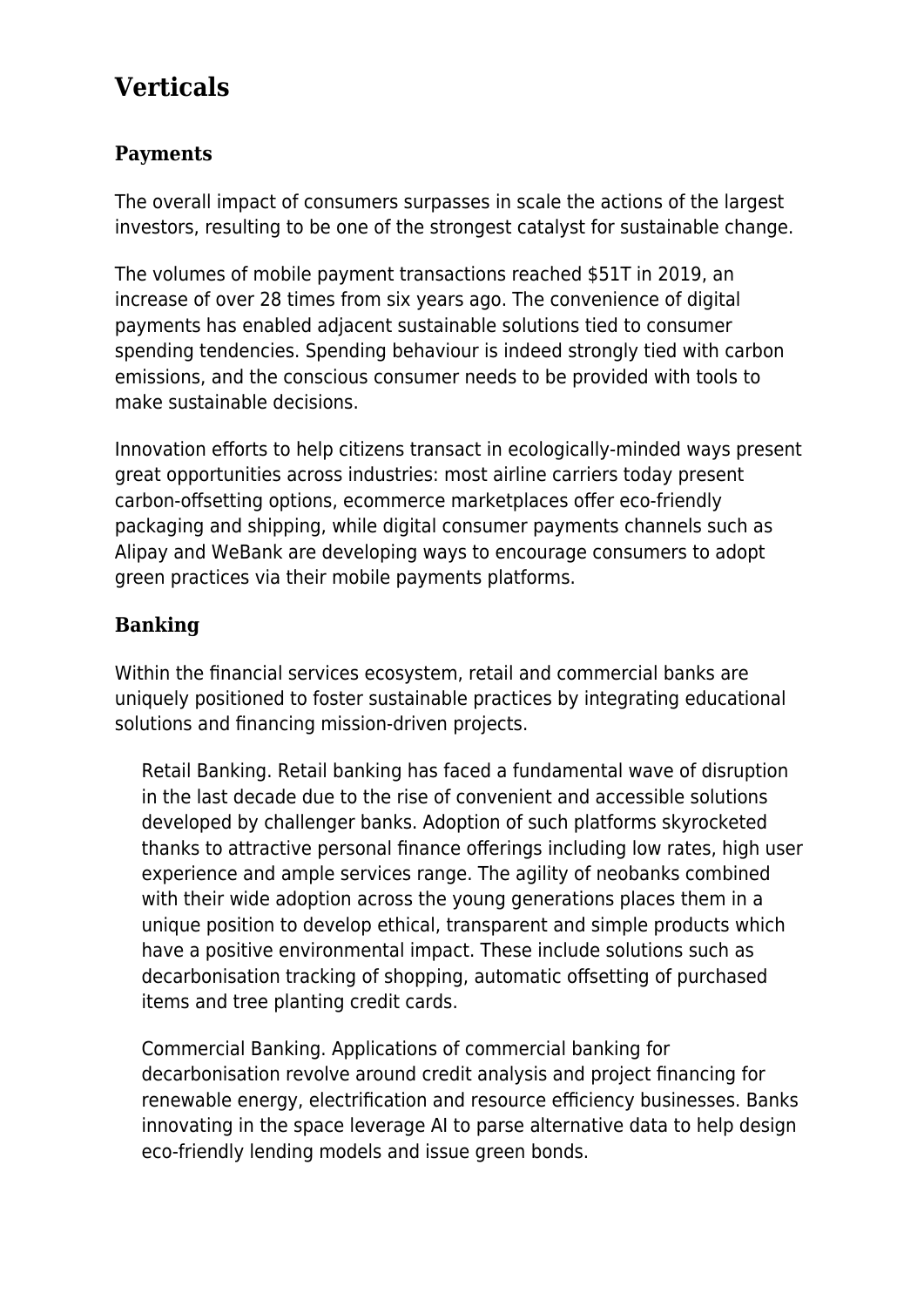#### **Lending**

Debt financing plays a key role in facilitating investments and enabling projects. The majority of large infrastructure projects are financed with debt rather than equity. In the renewable energy sector, the deal structuring is driven by tax incentive structures and the digitisation of this process has benefited from several fintech solutions. These include new lending structures such as P2P lending for capital accessibility, AI and big data models for credit analysis and Blockchain-based platforms for transparent and intermediariesfree green loan issuance.

#### **Investing**

Sustainable investing is an established category and assets under management are growing steadily. [Global ESG assets are on track to exceed](https://rise.barclays/content/dam/thinkrise-com/documents/Rise-FinTech-Insights-climate-fintech-2021-DIGITAL.pdf) [\\$53T by 2025](https://rise.barclays/content/dam/thinkrise-com/documents/Rise-FinTech-Insights-climate-fintech-2021-DIGITAL.pdf). The growth of ESG investment is driven by multiple factors, including regulatory pressure, increased sustainability-related education of the population, shift of capital to the younger generation, decreasing fees and superior returns performance, with the majority of ESG funds outperforming the wider market over the last decade.

Asset managers and owners are leading the movement presenting \$100T in AUM as members of the Principles of Responsible Investment (PRI), with many also signing the Net-Zero Asset Owner Alliance. This shift in investment strategy implies a strong climate impact, with moving a pension to a more sustainable fund being 27 times more effective in reducing carbon footprint than being vegan and not flying combined.

Sustainable investing is increasingly facilitated by the proliferation of enabling platforms, including investment marketplaces for average consumers, roboadvisors, AI-driven software adopted by wealth managers and financial institutions to optimise portfolio management for carbon accounting.

#### **Risk management**

Risk management is at the core of investing, with risk being correlated to financial reward. In today's ever changing world, dividends derived from GHG intensive activities are offset by substantial sustainability risks. These include events such as policy changes, physical climate-induced destruction and financial penalties for unethical business behaviour.

In this context, climate risk analysis does not imply fighting climate change but rather ensuring the maximum return on investment despite climate change. This usually is achieved by implementing green practices such as adopting more net-zero business practices, investments into renewable energy and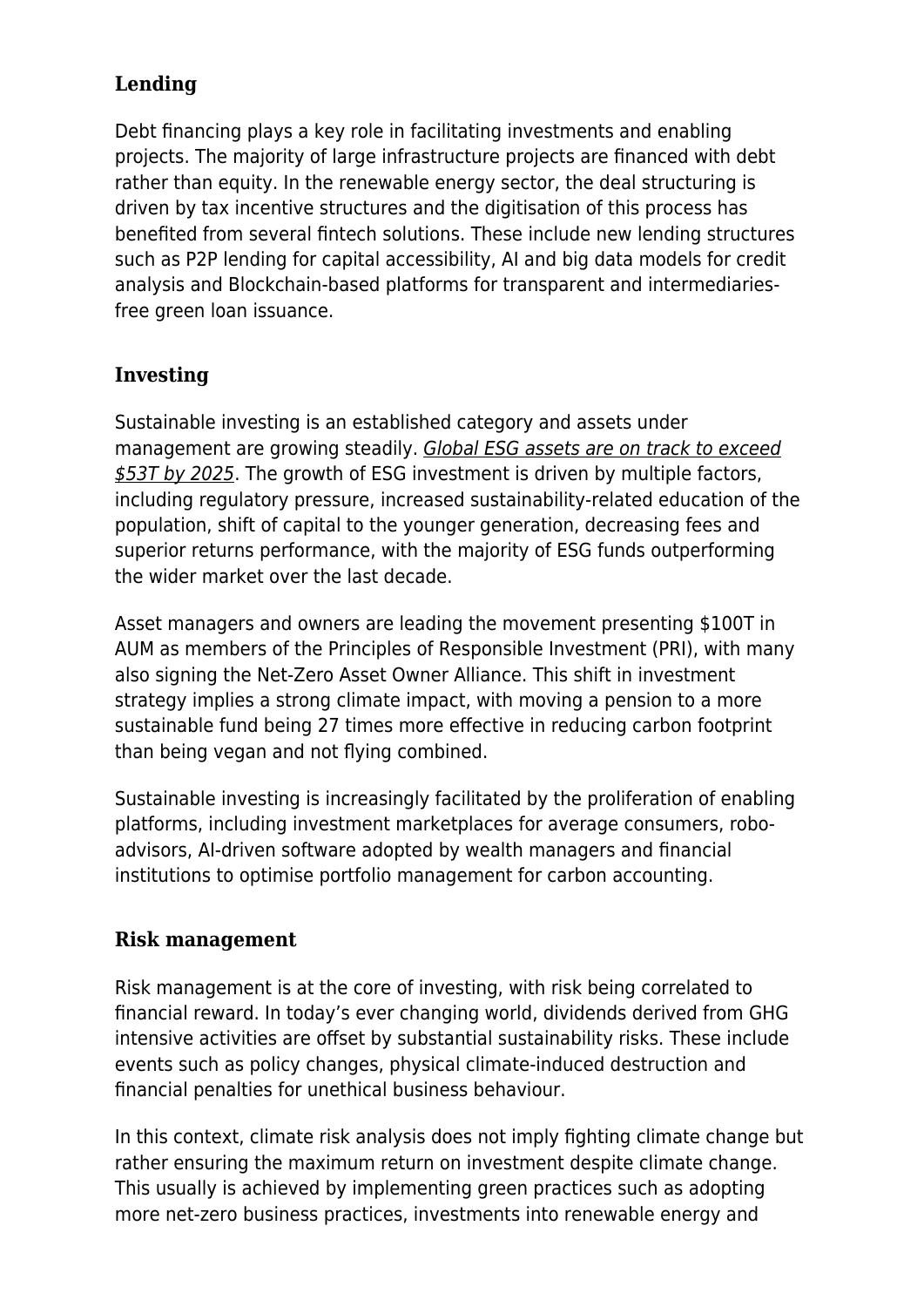divestments into GHG-intensive activities.

The emergence of Big Data has allowed for superior collection, processing and analysis of risk data. The collection of large data gathered from edge computing devices such as sensors and satellites and from more traditional technologies such as Cloud and public databases has fostered new enriched datasets for processing and insights extrapolation. Risks associated with floods, rising sea level, deforestation, wildfires can be automatically factored into the risk analysis of projects and investments, ultimately impacting the allocation and cost of capital.

#### **Trading**

Green trading practices can be divided into two main categories: carbon trading, which includes emissions exchanges, and energy trading, which involves the exchange of distributed energy using smart grids.

Carbon Trading. Emissions and carbon trading has become an established practice to put a price on carbon emissions and pollution and incentivise projects which offset such emissions. Cap-and-trade emissions trading schemes allow governments to allocate allowances to corporations, who can in turn buy and sell these on the open market. To keep the planet to 1.5C, all future net emissions of carbon dioxide from 2018 need to be limited to 570 gigatons. At the current pace, the world would exceed the target by 2031. Carbon markets play a fundamental role in achieving this global objective.

Energy Trading. Power grids have traditionally been centralised systems whereby utilities control the flow of electricity based on demand of passive consumers. The proliferation of renewable energy sources has induced more flexible and decentralised energy infrastructures, helping to avoid line loss effects caused by the dissipation of energy across long transmission lines. The resulting network transformation from a centralised grid to a network of local microgrids has contributed to shifting the management responsibilities back to local communities. Decentralised energy systems are projected to account for roughly 25% of the energy market by 2050.

Interconnected decentralised microgrids are known as smart grids, where electricity flow is decided using technological solutions such as smart meters, smart appliances and renewable energy sources. Innovation around smart grids present a lot of promise, with improving the US electricity grid by 5% being equivalent to eliminating the fuel and carbon emissions of 53M cars.

#### **Data analytics and reporting**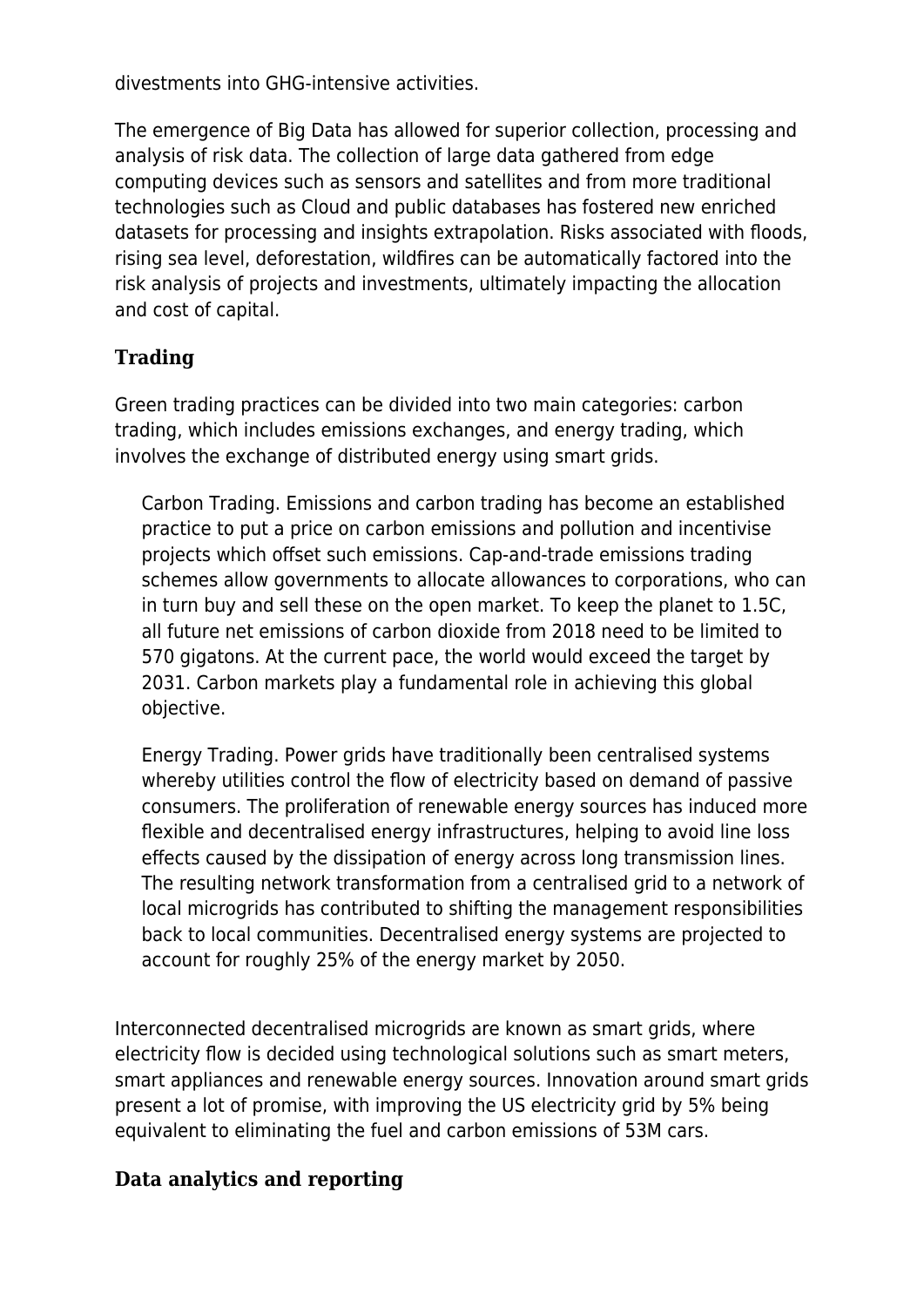As the flow of capital increases towards decarbonisation, accurate carbon data and reporting is pivotal ensuring systematic financial supervision and providing actionable insights to private and public stakeholders. Spending on ESG data is projected to approach \$1B this year, and it has grown at an annual growth rate of 20%. ESG data & reporting for the investment sector alone is projected to reach \$2.54B by 2031.

Such growth is facilitated by international efforts to align climate monitoring and taxonomies between corporates and states within agreed frameworks. In this context, the Task Force on Climate-related Financial Disclosures (TCFD) and the Partnership for Carbon Accounting Financials (PCAF) play important roles: the former providing high-level principles for climate-related risks and opportunities and the latter developing an accounting tool to monitor financed emissions.

#### **Insurtech**

Insurance companies are the largest group of asset owners on the planet after pension funds with over \$30T in AUM. They play a fundamental systemic rule as risk managers, risk carriers and investors. However, they are regularly impacted by the climate-induced events, with climate change being recognised today as a severe threat for the insurance industry due to the risk imposed to their assets (such as real estate) and, more importantly, due to the increased number of policy holders' claims.

As risk managers, insurance companies have access to the latest climate models which are used as inputs to their catastrophe risk models and lossprevention systems, reducing costs of labour and maximising speed of claims payments. As incumbents in the space are usually capable to build their own internal systems, a new wave of fintech startups has started developing systems targeting small and medium-sized insurance companies to provide their own technology services.

#### **Crypto and Blockchain**

Decentralised technologies have the potential to foster sustainability-related changes by exploiting the benefits of blockchains, such as immutability and transparency. Nevertheless, concerns around Bitcoin's carbon footprint have made headlines as the proof-of-work consensus algorithm requires large amounts of energy to sustain the mining process.

Despite the controversy, blockchains are considered vital enablers in tracking carbon emissions and consumptions. Firstly, they allow smart energy distribution to take place, verifying how utility companies have redistributed their overproduction of energy, all while reducing costs and increasing trust among stakeholders.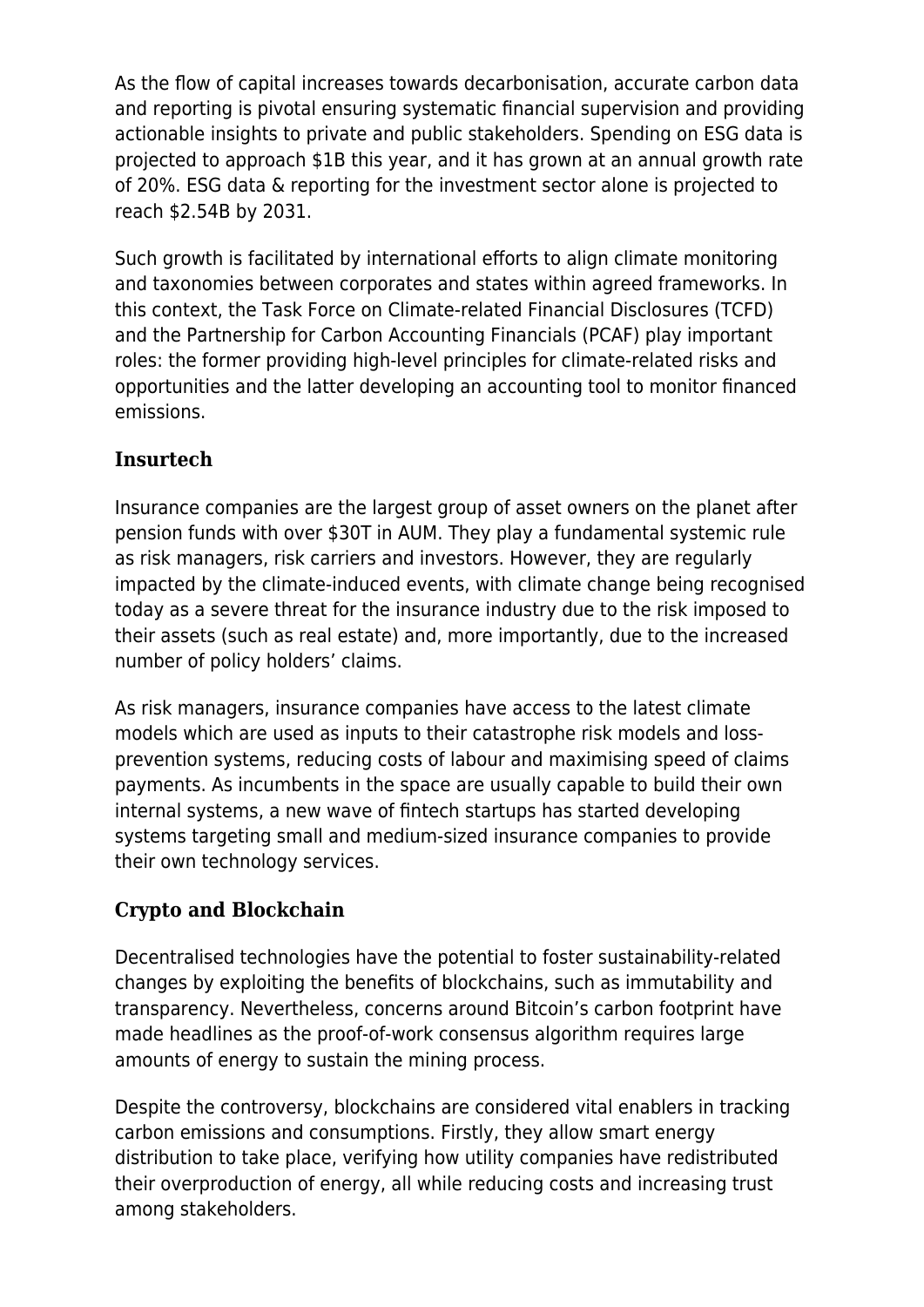Secondly, banks have already started to implement blockchain technology to help with green bonds issuance by creating smart contracts with built-in encryption features, making a transfer of value virtually fraud-proof. Thirdly, new projects are being developed, such as AirCarbon Exchange, focusing on securitising carbon credits into fungible and tradable securities with transparent pricing and real-time settlements.

Finally, recent decentralised autonomous organisations, such as Klima DAO, have started obtaining traction by accelerating the price appreciation of carbon assets, forcing companies and economies to rapidly adapt to low-carbon technologies and carbon-removal projects.

## **Market landscape**

[According to New Energy Nexus,](https://www.newenergynexus.com/climate-fintech-report/) a December 2020 survey identified 250 climate fintech companies globally. The climate fintech market is in its early stages and growing, with over 75% of companies having raised USD \$10M or less. The ecosystem is ripe for investment and further growth.

For climate fintech, increasing data availability and policy changes are creating space for growth, however the taxonomies, data standards, and national and industry policies are still being established. This creates market uncertainty but is a significant opportunity as coordination increases to define stronger market structures.

#### **Exits**

Among the data sample considered, the highest number of exits, with these having been acquisitions, has been recorded in the risk analysis and management space.

#### Examples:

Climate risk analysis firms [Carbon Delta acquired by MSCI](https://ir.msci.com/news-releases/news-release-details/msci-strengthen-climate-risk-capability-acquisition-carbon-delta) and [Four Twenty](https://www.businesswire.com/news/home/20190724005169/en/Moody%E2%80%99s-Acquires-Majority-Stake-in-Four-Twenty-Seven-Inc.-a-Leader-in-Climate-Data-and-Risk-Analysis) [Seven acquired by Moody's](https://www.businesswire.com/news/home/20190724005169/en/Moody%E2%80%99s-Acquires-Majority-Stake-in-Four-Twenty-Seven-Inc.-a-Leader-in-Climate-Data-and-Risk-Analysis) (2019)

[Sustainalytics acquired by Morningstar](https://www.finextra.com/pressarticle/82276/morningstar-to-acquire-sustainanalytics) for an undisclosed amount (2020)

[Truvalue Labs acquired by FactSet](https://investor.factset.com/news-releases/news-release-details/factset-enters-agreement-acquire-truvalue-labs) for an undisclosed amount (2020)

OpenInvest enabling personalisation of investment portfolios – [acquired by](https://www.reuters.com/technology/jpmorgan-acquire-fintech-startup-openinvest-2021-06-29/) [JP Morgan Asset Management](https://www.reuters.com/technology/jpmorgan-acquire-fintech-startup-openinvest-2021-06-29/) for undisclosed amount, pre-Series B, having raised ~\$25m (2021)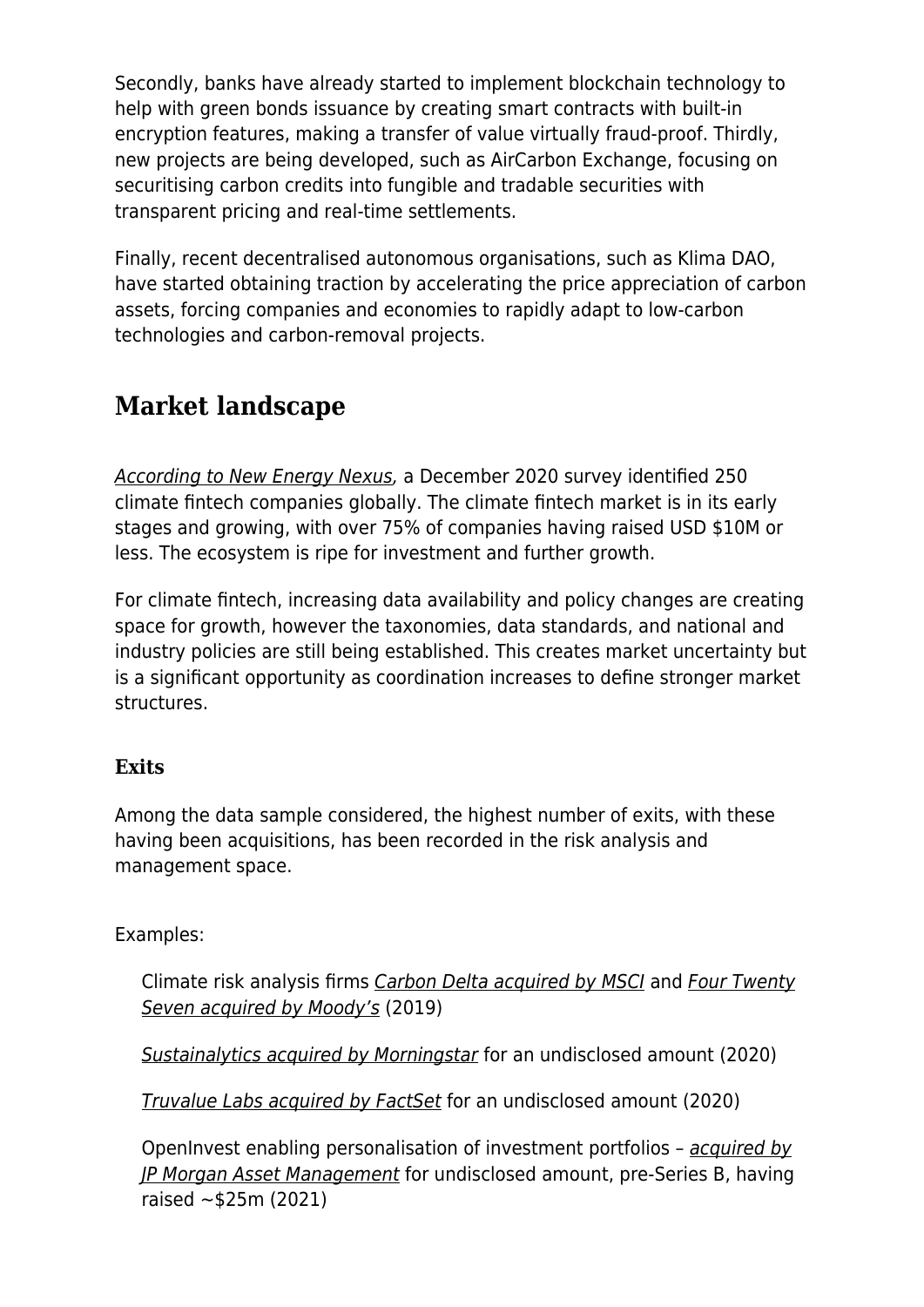#### **Active Investors**

# **Risks**

- 1. The rules of the game are still being defined for reporting and tracking (TCFD, SASB, emissions trading specs, etc), introducing uncertainty and "a bit of a wait-and-see" dilemma for entrepreneurs. ([Bruno Werneck de](https://twitter.com/brunoswerneck/status/1344313386431987713) [Almeida](https://twitter.com/brunoswerneck/status/1344313386431987713))
- 2. Public policy and incentives need to continuously evolve to mobilise the maximum possible private sector capital towards climate-aligned instruments
- 3. Over-reliance on carbon offsets, while standards or verification for offset quality are not yet available, increases the risk of green-washing
- 4. Solutions focused on consumer education and choice can be meaningful as a mechanism for education and engagement, and can increase the pace of change by increasing pressure on institutions. However, they have a lower and less direct impact compared to business solutions and may divert resources from more powerful climate change fighting technologies
- 5. GHG are not yet fully priced into both the real economy and markets, leading to cheap distribution of non-green assets

# **References**

- 1. [Climate Fintech: Mapping an Emerging Ecosystem of Climate Capital](https://www.newenergynexus.com/wp-content/uploads/2021/01/New-Energy-Nexus-Climate-Fintech-Report.pdf) [Catalysts](https://www.newenergynexus.com/wp-content/uploads/2021/01/New-Energy-Nexus-Climate-Fintech-Report.pdf), New Energy Nexus, December 2020
- 2. [Climate Finance Markets and the Real Economy](https://www.sifma.org/wp-content/uploads/2020/12/Climate-Finance-Markets-and-the-Real-Economy.pdf), BCG/GFMA (Global Financial Markets Association), December 2020
- 3. [Global Fintech Market Research Report](https://www.marketdataforecast.com/market-reports/fintech-market), Market Data Forecast, April 2021
- 4. [Rise Insights Report: Climate FinTech,](https://rise.barclays/content/dam/thinkrise-com/documents/Rise-FinTech-Insights-climate-fintech-2021-DIGITAL.pdf) Barclays, 2021
- 5. [Solving Climate Change with a Loan](https://medium.com/otherlab-news/solving-climate-change-with-a-loan-d1aac4b8259a), Saul Griffith, January 2020
- 6. [Introduction to Climate Tech](https://files.pitchbook.com/website/files/pdf/PitchBook_2021_Introduction_to_Climate_Tech_A_Taxonomy_Overview_1004.pdf#page=1), Pitchbook, October 2021
- 7. [Climate Tech Q3 2021 VC Update](https://files.pitchbook.com/website/files/pdf/Q3_2021_Emerging_Tech_Research_Climate_Tech_1002.pdf#page=1), Pitchbook, October 2021
- 8. Resources from Bruno Werneck de Almeida: [Climate fintech companies](https://airtable.com/shryxRKtLCLHO2zmQ/tbl4U9LVtV8wSOXEI)

[Climate fintech investors & organisations](https://airtable.com/shrsof4nUF0ULVvX3/tbltepQl5CmU6b2F6)

[Articles](https://drive.google.com/drive/folders/1r2baIvm8LHp2wrR5I714jp4ua2ckouhi)